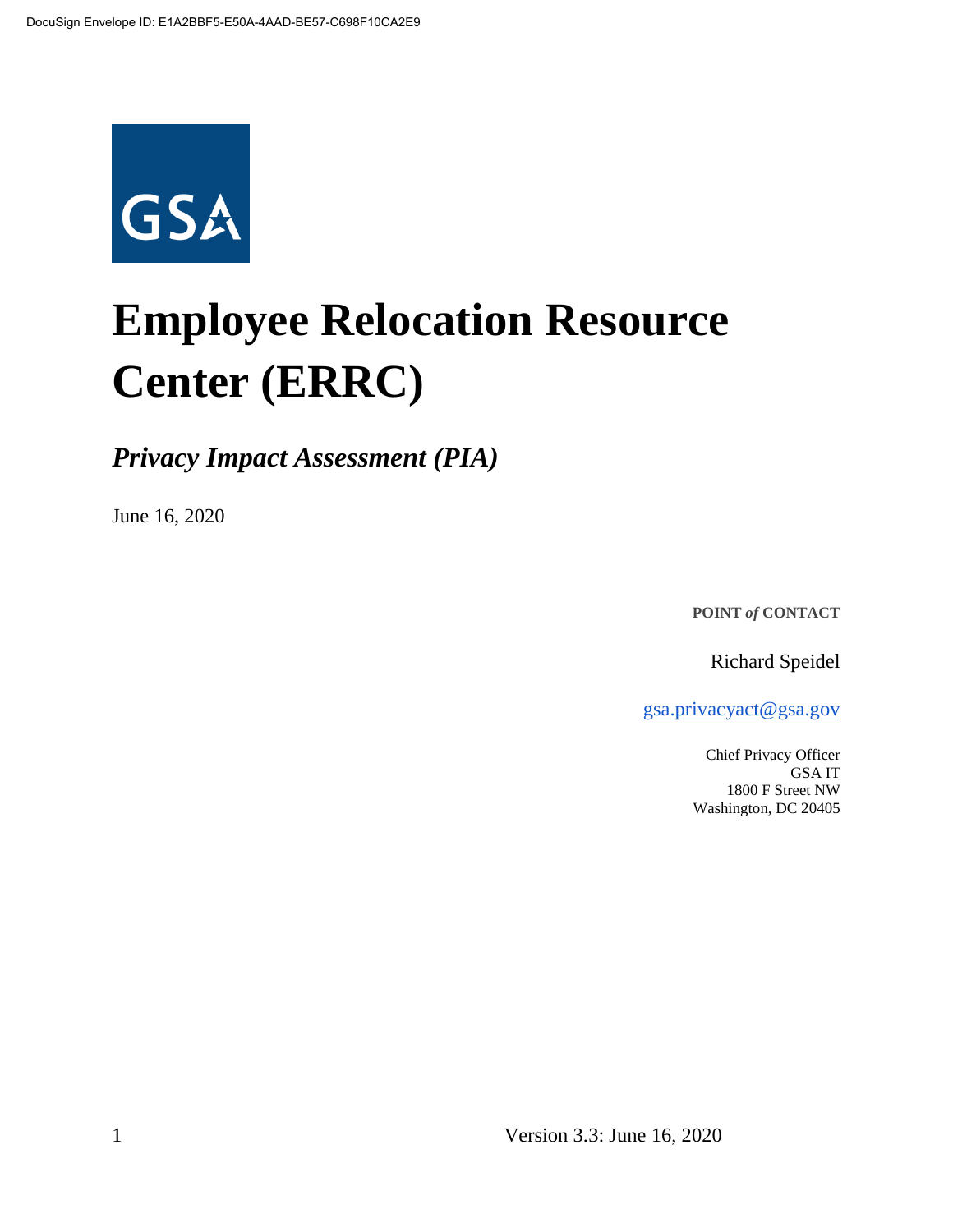## **Instructions for GSA employees and contractors:**

This t[e](https://www.justice.gov/opcl/e-government-act-2002)mplate is designed to help GSA employees and contractors comply with the  $E$ -[Government Act of 2002, Section 208.](https://www.justice.gov/opcl/e-government-act-2002) GSA conducts privacy impact assessments (PIAs) for electronic information systems and collections in accordance with [CIO 1878.3 Developing and](https://insite.gsa.gov/directives-library/developing-and-maintaining-privacy-threshold-assessments-privacy-impact-assessments-privacy-act-notices-and-system-of-records-notices-18783-cio)  [Maintaining Privacy Threshold Assessments, Privacy Impact Assessments, Privacy Act Notices,](https://insite.gsa.gov/directives-library/developing-and-maintaining-privacy-threshold-assessments-privacy-impact-assessments-privacy-act-notices-and-system-of-records-notices-18783-cio)  [and System of Records Notices.](https://insite.gsa.gov/directives-library/developing-and-maintaining-privacy-threshold-assessments-privacy-impact-assessments-privacy-act-notices-and-system-of-records-notices-18783-cio) The template is designed to align with GSA business processes and can cover all of the systems, applications, or projects logically necessary to conduct that business.

The document is designed to guide GSA Program Managers, System Owners, System Managers, and Developers as they assess potential privacy risks during th[e](https://insite.gsa.gov/cdnstatic/insite/Managing_Enterprise_Risk_%5BCIO_IT_Security_06-30_Rev_14%5D_02-01-2019.pdf) [early stages of development and](https://insite.gsa.gov/cdnstatic/insite/Managing_Enterprise_Risk_%5BCIO_IT_Security_06-30_Rev_14%5D_02-01-2019.pdf)  [throughout the system, application, or project's life cycle.](https://insite.gsa.gov/cdnstatic/insite/Managing_Enterprise_Risk_%5BCIO_IT_Security_06-30_Rev_14%5D_02-01-2019.pdf)

The completed PIA shows how GSA builds privacy protections into technology from the start. Completed PIAs are available to the public at [gsa.gov/pia.](https://www.gsa.gov/reference/gsa-privacy-program/privacy-impact-assessments-pia)

Each section of the template begins with a statement of GSA's commitment to the Fair Information Practice Principles (FIPPs), a set of eight precepts that are codified in the [Privacy](https://www.justice.gov/opcl/policy-objectives)  [Act of 1974.](https://www.justice.gov/opcl/policy-objectives)

**Please complete all sections in italicized brackets and then delete the bracketed guidance, leaving only your response.** Please note the instructions, signatory page, and document revision history table will be removed prior to posting the final PIA to GSA's website. **Please send any completed PIAs or questions to gsa.privacyact@gsa.gov.**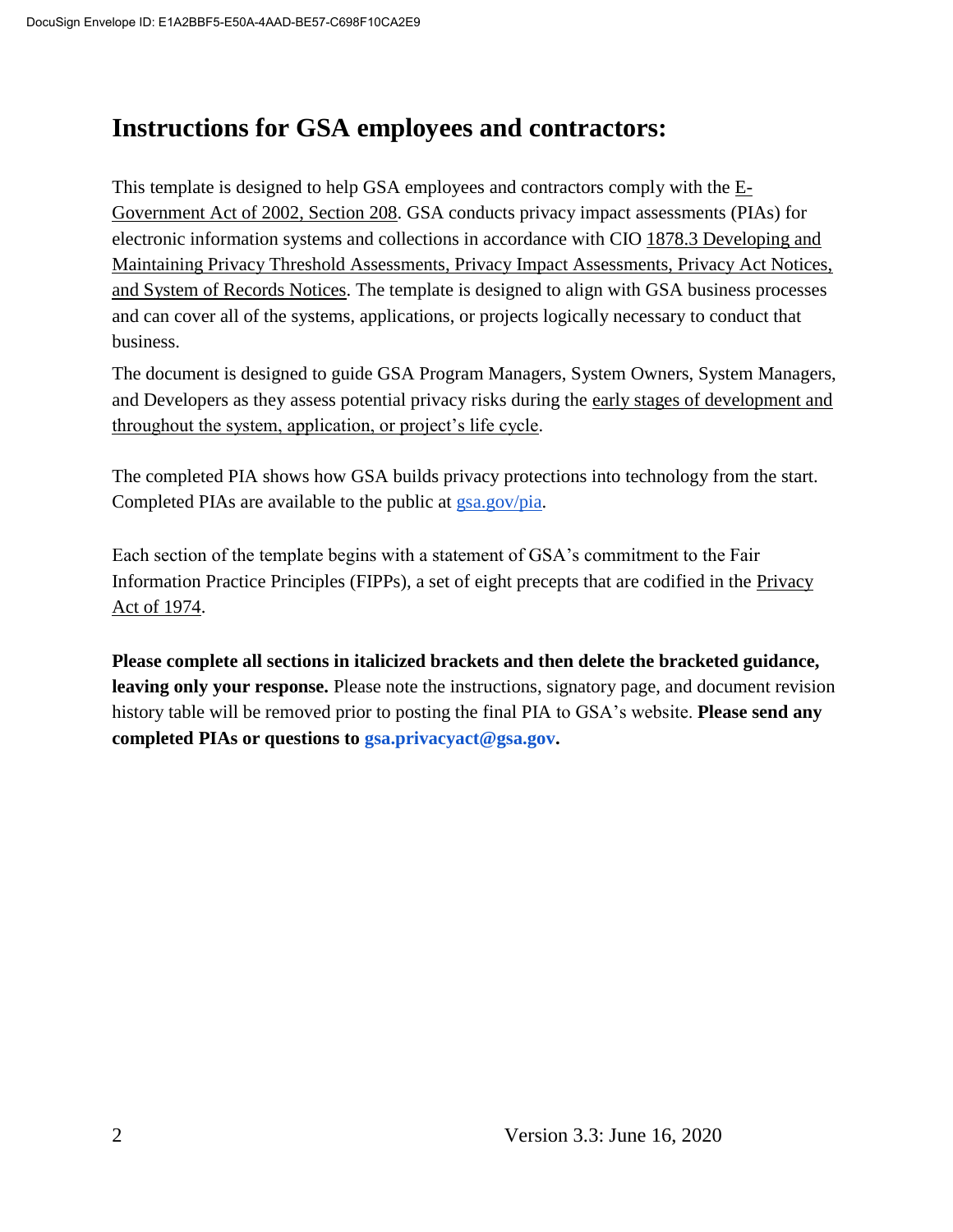# **Stakeholders**

Name of Information System Security Manager (ISSM):

• Matthew Regan

Name of Program Manager/System Owner:

● Julie L. Blanford

# **Signature Page**

Signed:

DocuSigned by:

Mattluw Kegan<br><u>- 92526A8616CB470</u>

Information System Security Manager (ISSM)

DocuSigned by: Julie Blanford

Program Manager/System Owner

DocuSigned by: **\_\_\_\_\_\_\_\_\_\_\_\_\_\_\_\_\_\_\_\_\_\_\_\_\_\_\_\_\_\_\_\_\_\_\_\_\_\_**

Chief Privacy Officer (CPO) - Under the direction of the Senior Agency Official for Privacy (SAOP), the CPO is responsible for evaluating the PIA and ensuring the program manager/system owner has provided complete privacy-related information.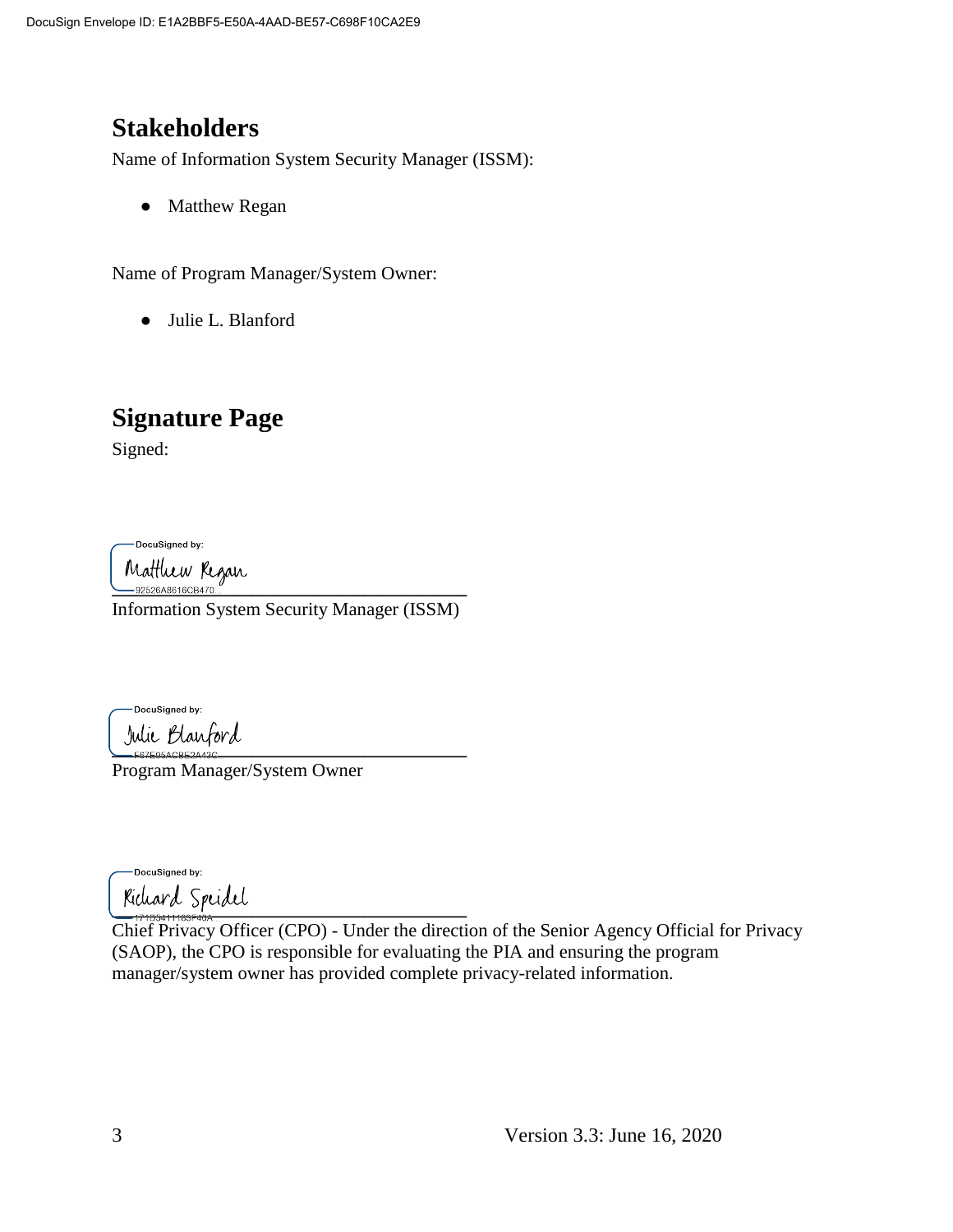# **Document Revision History**

| <b>Date</b> | <b>Description</b>                                                                                                                      | <b>Version of</b><br><b>Template</b> |
|-------------|-----------------------------------------------------------------------------------------------------------------------------------------|--------------------------------------|
| 01/01/2018  | Initial Draft of PIA Update                                                                                                             | 1.0                                  |
| 04/23/2018  | Added questions about third-party services and<br>robotics process automation (RPA)                                                     | 2.0                                  |
| 6/26/2018   | New question added to Section 1 regarding<br><b>Information Collection Requests</b>                                                     | 2.1                                  |
| 8/29/2018   | Updated prompts for questions 1.3, 2.1 and 3.4.                                                                                         | 2.2                                  |
| 11/5/2018   | Removed Richard's email address                                                                                                         | 2.3                                  |
| 11/28/2018  | Added stakeholders to streamline signature process<br>and specified that completed PIAs should be sent to<br>gsa.privacyact@gsa.gov     | 2.4                                  |
| 4/15/2019   | Updated text to include collection, maintenance or<br>dissemination of PII in accordance with e-Gov Act<br>$(44 \text{ U.S.C. } § 208)$ | 2.5                                  |
| 9/18/2019   | Streamlined question set                                                                                                                | 3.0                                  |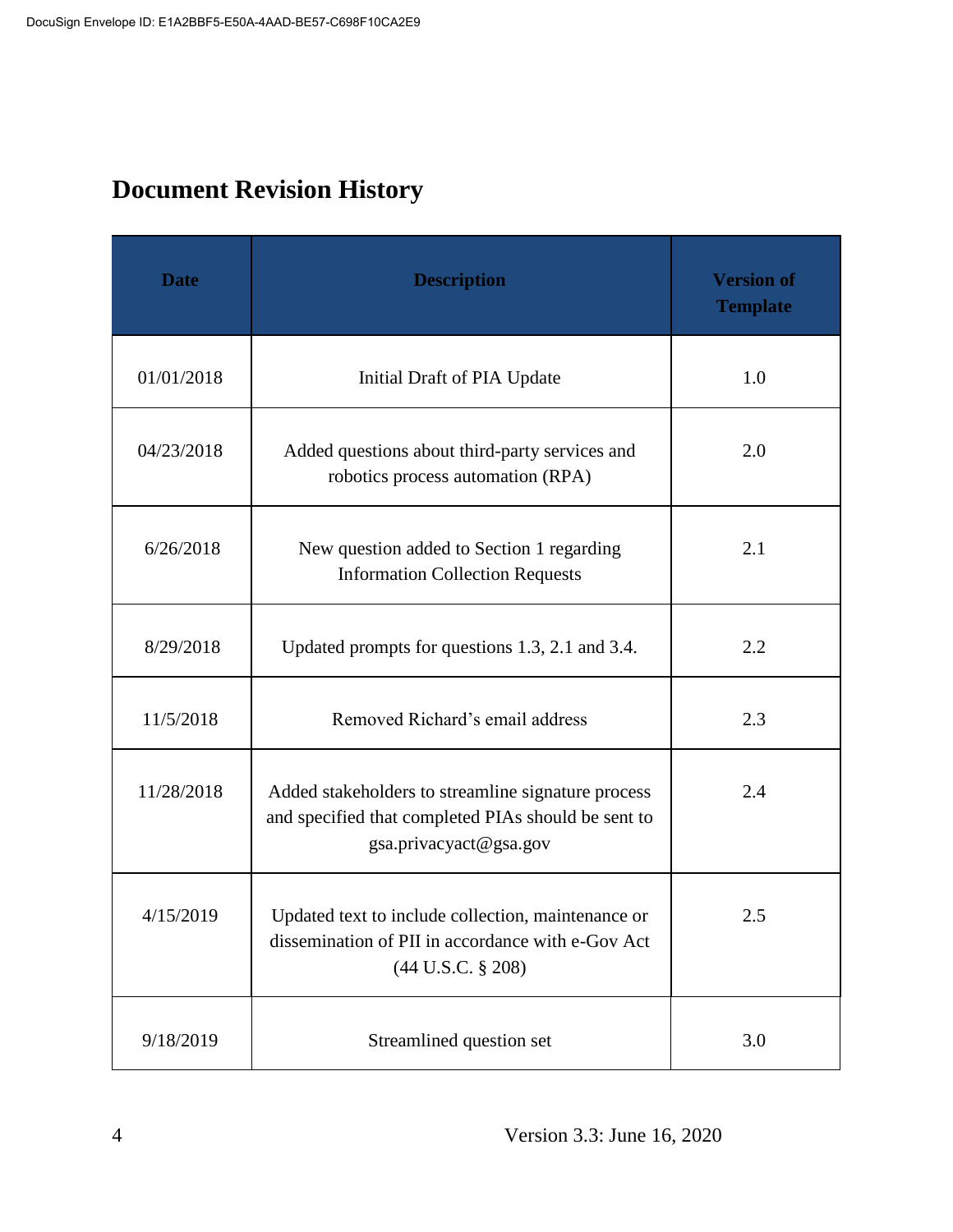| 2/20/2020 | Removed email field from signature page | 3.1 |
|-----------|-----------------------------------------|-----|
| 6/2/2020  | <b>Updated Using New Template</b>       | 3.2 |
| 6/16/2020 | PIA Approved                            | 3.3 |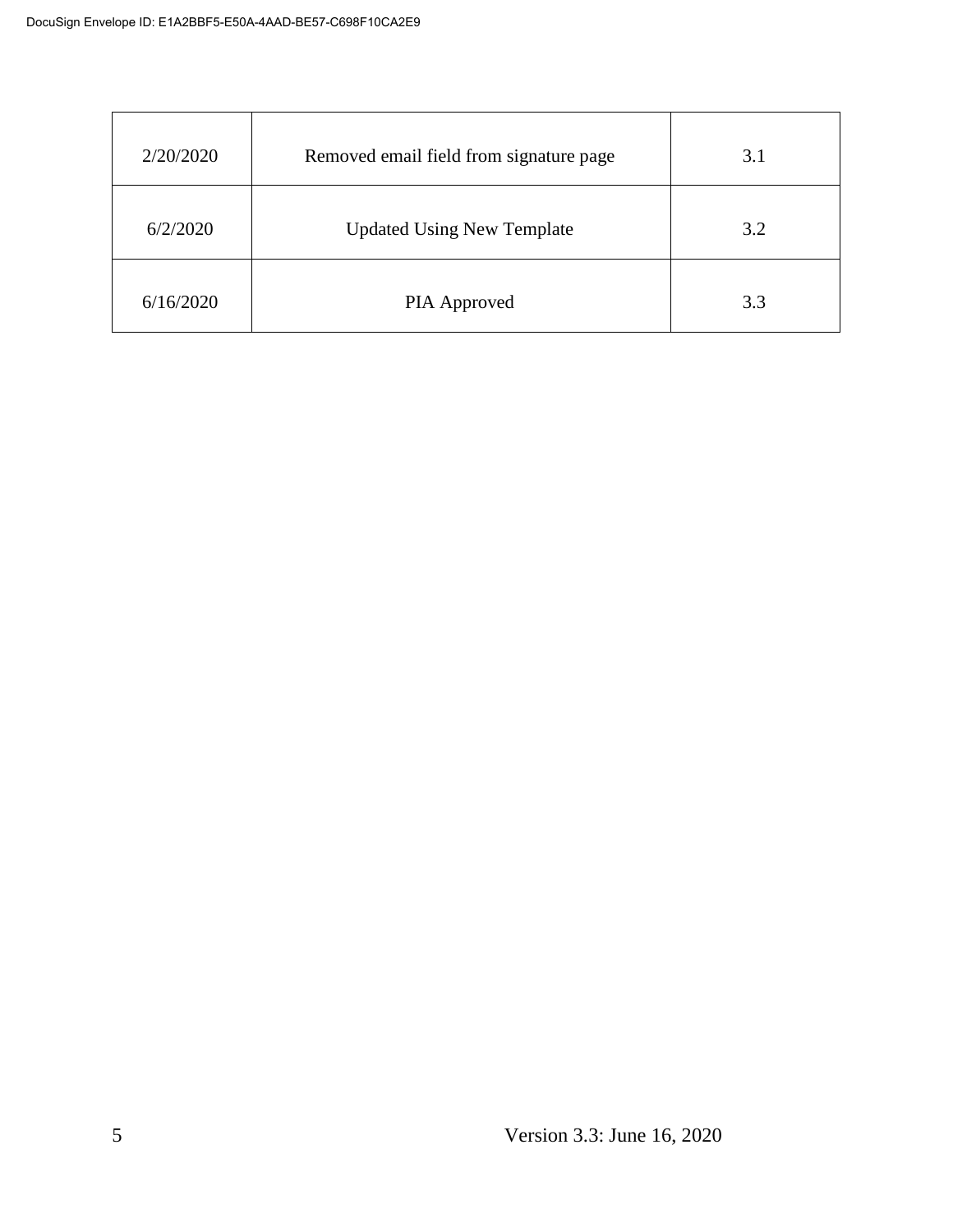# **Table of contents**

#### **SECTION 1.0 PURPOSE OF COLLECTION**

1.1 What legal authority and/or agreements allow GSA to collect, maintain, use, or disseminate the information?

1.2 Is the information searchable by a personal identifier, for example a name or Social Security number? If so, what Privacy Act System of Records Notice(s) applies to the information being collected?

1.3 Has an information collection request (ICR) been submitted to or approved by the Office of Management and Budget (OMB)? If yes, provide the relevant names, OMB control numbers and expiration dates.

1.4 What is the records retention schedule for the information system(s)? Explain how long and for what reason the information is kept.

#### **SECTION 2.0 OPENNESS AND TRANSPARENCY**

2.1 Will individuals be given notice before to the collection, maintenance, use or dissemination and/or sharing of personal information about them? If not, please explain.

#### **SECTION 3.0 DATA MINIMIZATION**

3.1 Why is the collection and use of the PII necessary to the project or system?

3.2 Will the system create or aggregate new data about the individual? If so, how will this data be maintained and used?

3.3 What controls exist to protect the consolidated data and prevent unauthorized access?

3.4 Will the system monitor members of the public, GSA employees, or contractors?

3.5 What kinds of report(s) can be produced on individuals?

3.6 Will the data included in any report(s) be de-identified? If so, how will GSA aggregate or de-identify the data?

#### **SECTION 4.0 LIMITS ON USES AND SHARING OF INFORMATION**

4.1 Is the information in the system, application, or project limited to only the information that is needed to carry out the purpose of the collection, maintenance, use, or dissemination?

4.2 Will GSA share any of the information with other individuals, Federal and/or state agencies, or private sector organizations? If so, how will GSA share the information?

4.3 Is the information collected directly from the individual or is it taken from another source? If so, what is the other source(s)?

4.4 Will the system, application, or project interact with other systems, either within GSA or outside of GSA? If so, what other system(s), application(s) or project(s)? If so, how? If so, is a formal agreement(s) in place?

#### **SECTION 5.0 DATA QUALITY AND INTEGRITY**

5.1 How will GSA verify the information collection, maintenance, use, or dissemination for accuracy and completeness?

#### **SECTION 6.0 SECURITY**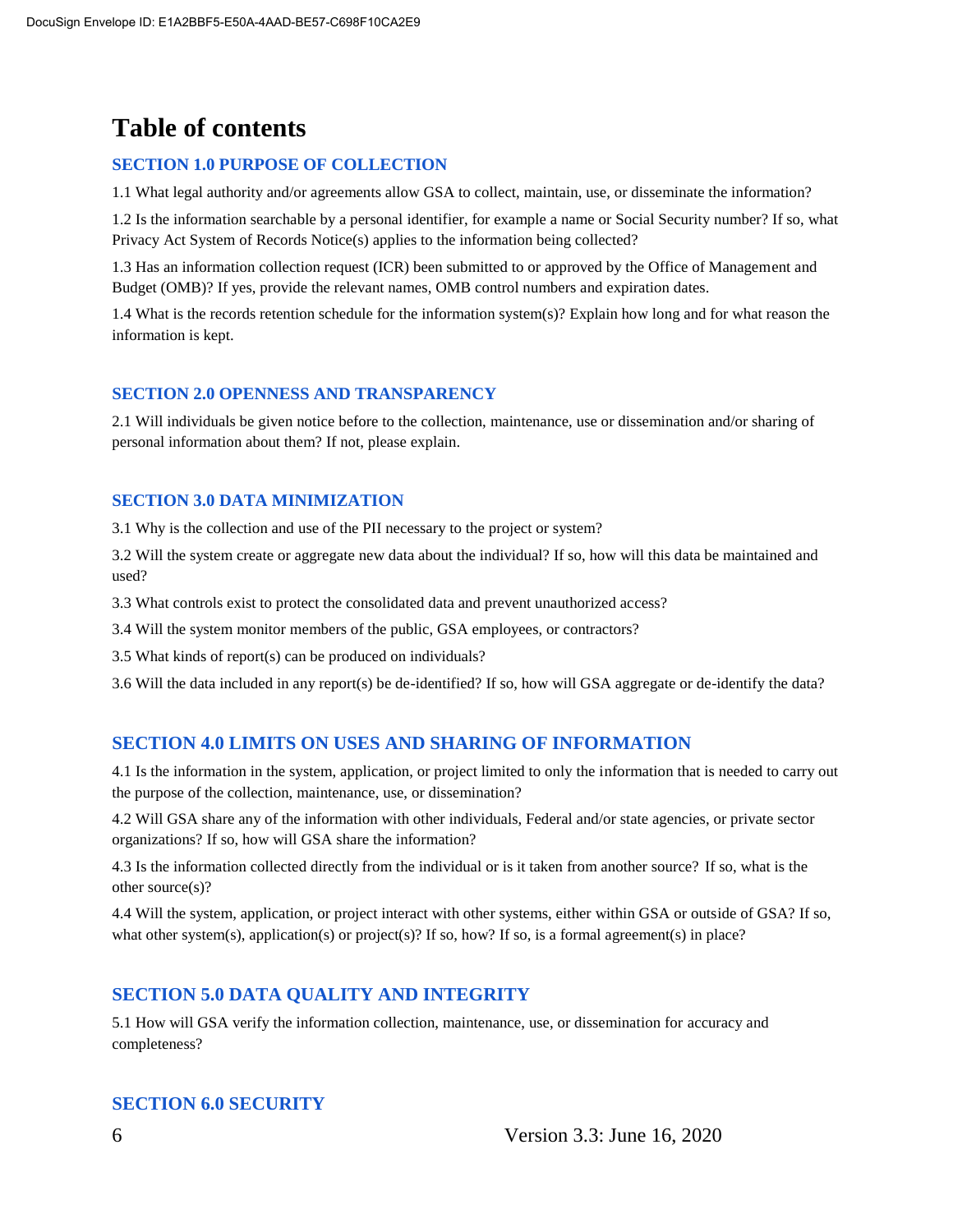6.1 Who or what will have access to the data in the project? What is the authorization process for access to the project?

6.2 Has GSA completed a system security plan (SSP) for the information system(s) supporting the project?

6.3 How will the system be secured from a physical, technical, and managerial perspective?

6.4 Are there mechanisms in place to identify and respond to suspected or confirmed security incidents and breaches of PII? If so, what are they?

#### **SECTION 7.0 INDIVIDUAL PARTICIPATION**

7.1 What opportunities do individuals have to consent or decline to provide information? Can they opt-in or opt-out? If there are no opportunities to consent, decline, opt in, or opt out, please explain.

7.2 What procedures allow individuals to access their information?

7.3 Can individuals amend information about themselves in the system? If so, how?

#### **SECTION 8.0 AWARENESS AND TRAINING**

8.1 Describe what privacy training is provided to users, either generally or specifically relevant to the project.

#### **SECTION 9.0 ACCOUNTABILITY AND AUDITING**

9.1 How does the system owner ensure that the information is being used only according to the stated practices in this PIA?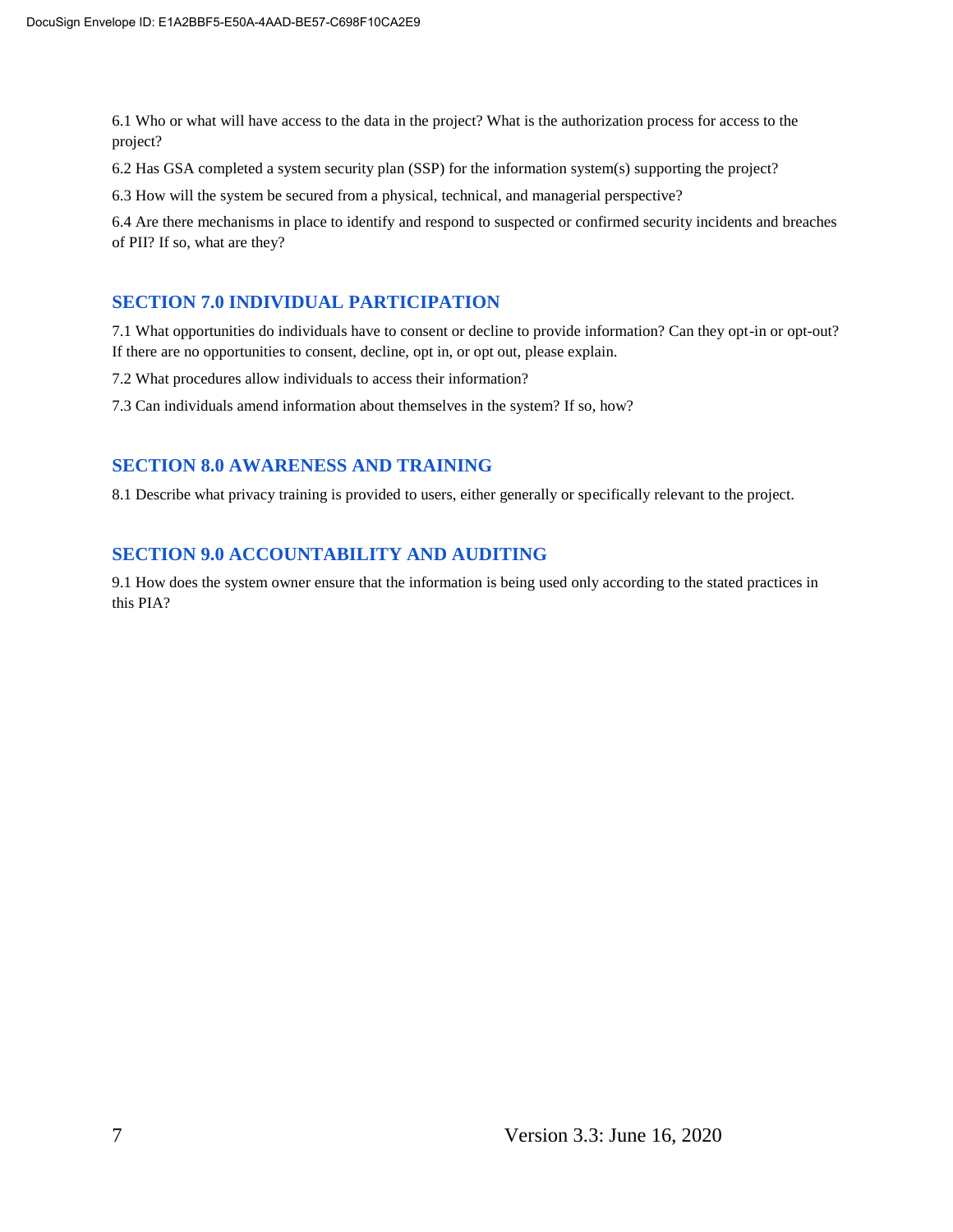#### **Document purpose**

This document contains important details about *Employee Relocation Resource Center (ERRC).*  To accomplish its mission *The Travel and Transportation office, part of FAS*, must, in the course of *ERRC*, collect personally identifiable information (PII) about the people who use such products and services. PII is any information<sup>[1]</sup> that can be used to distinguish or trace an individual's identity like a name, address, or place and date of birth.

GSA uses Privacy Impact Assessments (PIAs) to explain how it collects, maintains, disseminates uses, secures, and destroys information in ways that protect privacy. This PIA comprises sections that reflect GSA's [privacy policy](https://www.gsa.gov/website-information/privacy-and-security-notice) and [program goals.](https://www.gsa.gov/portal/category/21419) The sections also align to the Fair Information Practice Principles (FIPPs), a set of eight precepts codified in the Privacy Act of 1974.[2]

#### **A. System, Application, or Project Name:**

*Employee Relocation Resource Center (ERRC)* 

#### **B. System, application, or project includes information about:**

*Federal agency representatives, employees and contractors that use the employee relocation programs procured through the Centralized Household Goods Traffic Management Program (CHAMP) and Multiple Award Schedules (MAS) Solicitation Special Item Numbers (SINs) (MAS SIN 531).* 

#### **C. For the categories listed above, how many records are there for each?**

*Approximately 900 (+-) name, address, email and phone number records of agency employee relocation representatives and industry Contractors as of June, 2020.* 

#### **D. System, application, or project includes these data elements:**

*Full name, address, phone numbers and emails of agency representatives and Contractors;*

*Uploaded notes and reports with names, addresses and;*

*Agency procurement solicitation documents and;*

*May include documents regarding federal employee's personal experiences during the relocation process including personal struggles with finances.*

#### **Overview**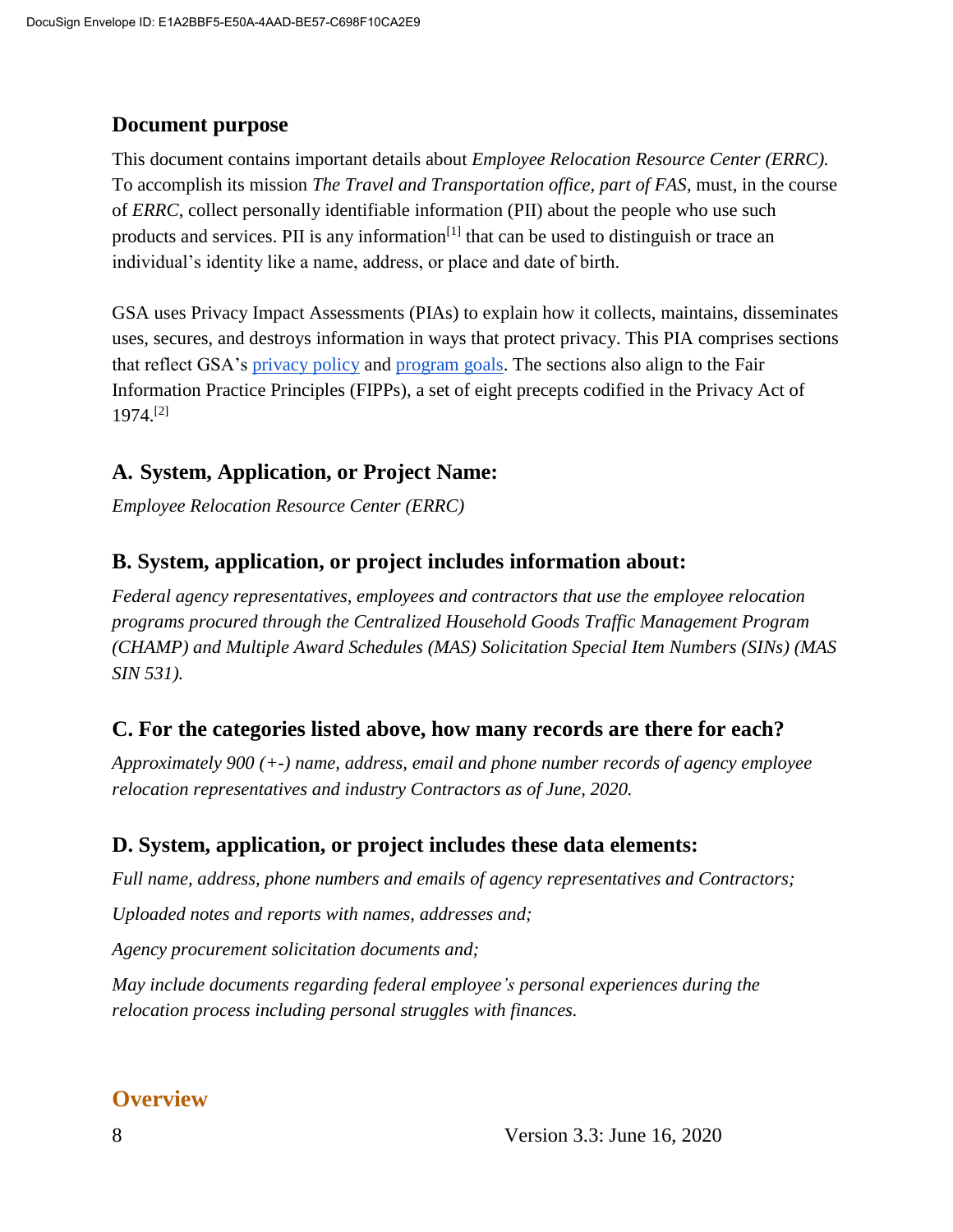The FAS Employee Relocation Resource Center (ERRC) is a government-wide center for employee relocation products and services, including vendor management. ERRC delivers employee relocation products and services to Federal agencies in support of their operations at the best value possible. Additionally, ERRC helps agencies in the development of procurement strategies, and offers advice in the agency's implementation of service-effective and cost-efficient programs that respond to the individual agency's culture and philosophy.

Agency employees and Contractors using ERRC programs may contact ERRC and request assistance in troubleshooting program difficulties. Employee relocation is very stressful and personal and ERRC is often called upon to assist with reviewing the employee's relocation appraisals and home inspections. The system stores agency employee or contractor name, contact information, agency name, contractor assisting the agency employee and documents providing information on requesting services with justification. The system stores the records presented to ERRC based on the request for assistance. The records are retained for 7 years.

## **SECTION 1.0 PURPOSE OF COLLECTION**

*GSA states its purpose and legal authority before collecting PII.*

#### **1.1 What legal authority and/or agreements allow GSA to collect, maintain, use, or disseminate the information?**

*ERRC is not an external facing system; instead it is an internal system of record to track and store the records related to the employee relocation services of GSA: https://www.gsa.gov/directives-library/gsa-records-management-program-18201-oas-p*

*Relocation procurement under the MAS is required to follow the Federal Acquisition Regulation and the Federal Travel Regulation. Additionally, the Office of Management and Budget (OMB) with the support of the Government -wide Category Management Program Management Office announced the designation of the Civilian Employee Relocation Home Sale Solution (GSA MAS SIN 531) as "Best in Class" (BIC). Agencies are required to use our programs unless there is a waiver.*

*The Centralized Household Goods Traffic Management Program (CHAMP) is a tender based procurement. This document in the Acquisition Gateway outlines the program and names the authority to procure outside of the FAR:* 

*[https://hallways.cap.gsa.gov/app/#/gateway/travel/1086/household-goods-move-management](https://hallways.cap.gsa.gov/app/#/gateway/travel/1086/household-goods-move-management-services%3Ftid=3401?tid=3401)[services%3Ftid=3401?tid=3401](https://hallways.cap.gsa.gov/app/#/gateway/travel/1086/household-goods-move-management-services%3Ftid=3401?tid=3401)*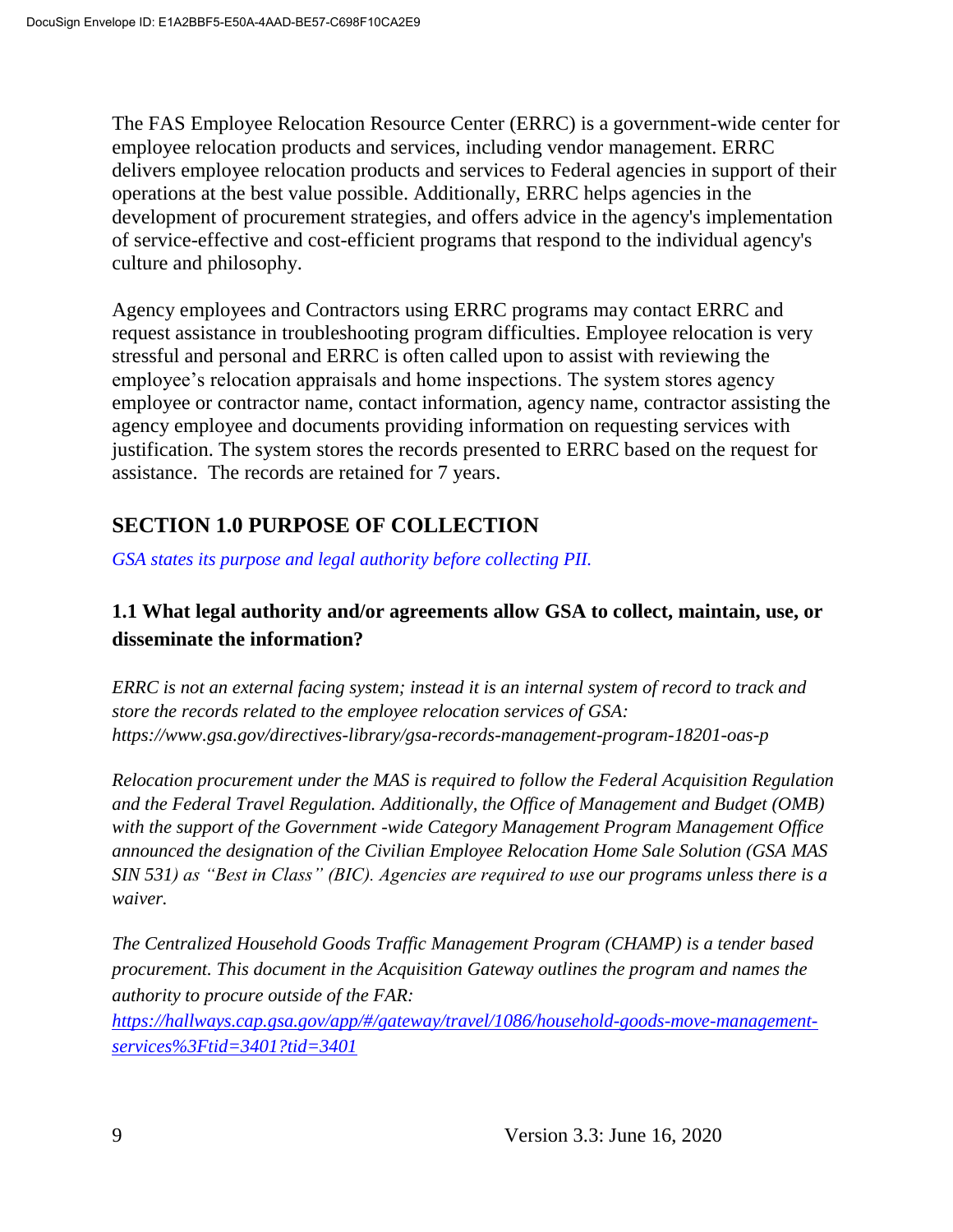## **1.2 Is the information searchable by a personal identifier, for example a name or Social Security Number? If so, what System of Records Notice(s) apply/applies to the information?**

*Records may be retrieved by agency employee / contractor names, email address, vendor name and case number. Retrieval can also be performed using a text search, and using name or email address as the search criterion. GSA-OCIO-3, "GSA Enterprise Organization of Google Applications and SalesForce.com" is the SORN covering this system.*

## **1.3 Has an Information Collection Request (ICR) been submitted to or approved by the Office of Management and Budget (OMB)? If yes, provide the relevant names, OMB control numbers, and expiration dates.**

*No, OMB's ICR process is not applicable to GSA's ERRC as it is not an information collection activity.* 

## **1.4 Has a records retention schedule been approved by the National Archives and Records Administration (NARA)? Explain how long and for what reason the information is retained.**

*ERRC follows the federal record retention policy of 7 years from the date the record was created in Salesforce instance. The information is retained for reference in further appeals or congressional inquiries, which occasionally occur. Info is used internally for training and case studies. ERRC application owner and application team manages the information and creates a request to either delete or archive records.* 

## **SECTION 2.0 OPENNESS AND TRANSPARENCY**

*GSA is open and transparent. It notifies individuals of the PII it collects, maintains, uses or disseminates as well as how it protects and shares it. It provides straightforward ways for individuals to learn how GSA handles PII.*

#### **2.1 Will individuals be given notice before the collection, maintenance, use or dissemination of personal information about themselves? If not, please explain.**

Information is voluntarily provided by the individual involved or provided to GSA by the *individual via email. Individuals supply the information they believe is needed to resolve their inquiry and permit follow-up contact by the Government.*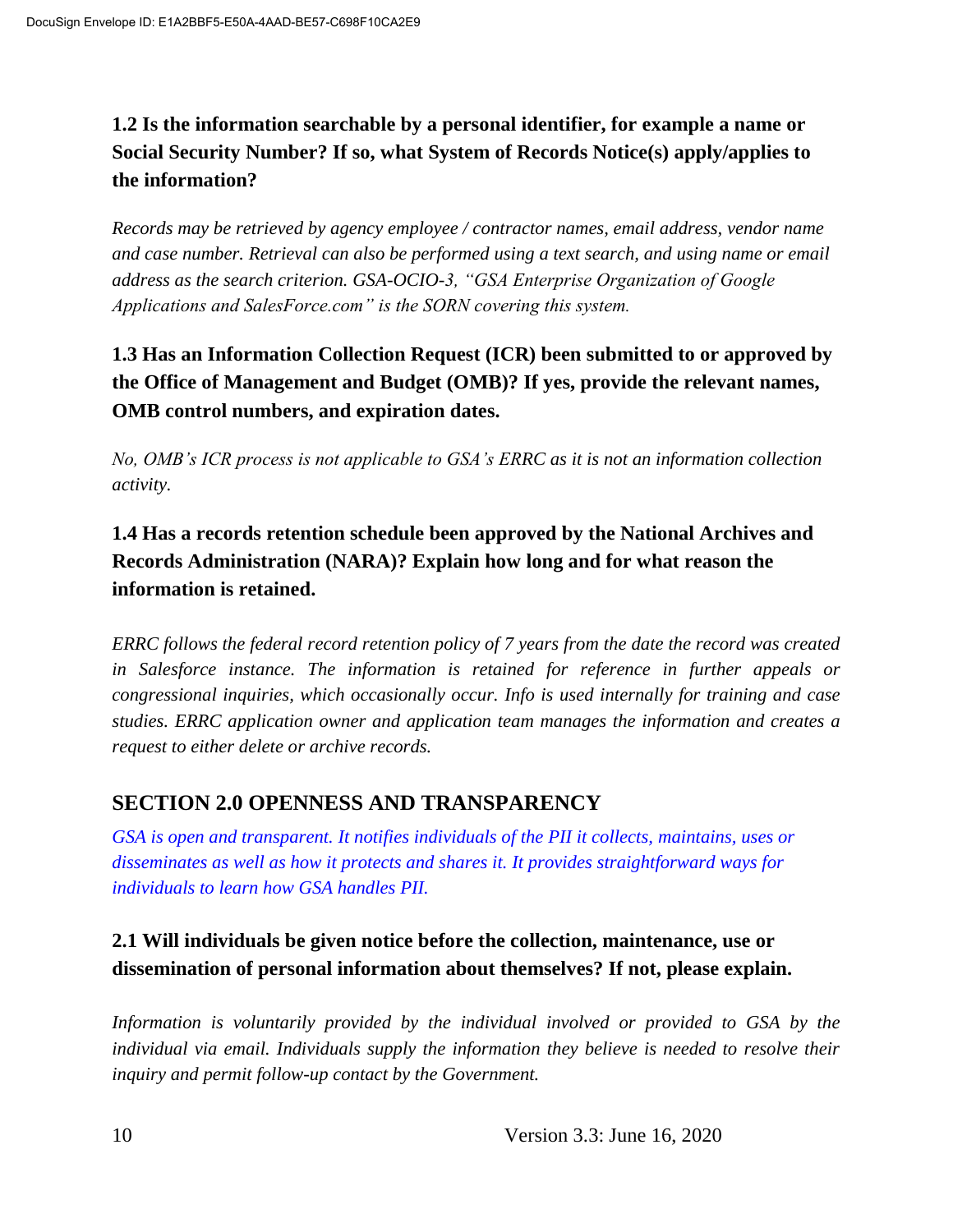#### **SECTION 3.0 DATA MINIMIZATION**

*GSA limits PII collection only to what is needed to accomplish the stated purpose for its collection. GSA keeps PII only as long as needed to fulfill that purpose.*

#### **3.1 Why is the collection and use of the PII necessary to the system, application, or project?**

*System collects the following PII;*

- Full Name
- Physical address;
- Phone number;
- Email address;
- Agency Name
- Vendor
- GSA Program Types of Services needed/requested
- Documents with Case Information

Documents related to case can be anything that is needed to resolve their queries such as agencies may send a formal letter of appeal from a transferring employee, challenging the appraised value. Oftentimes the appeals are very personal regarding the employee's living situation or financial situation.

The information collected by GSA with regards to Agency employees / contractor is bare minimum and is required for GSA to assist the Agency employees in providing requested services. All privacy controls are in place in accordance with GSA's Privacy Policies and Procedures.

*The information collected by GSA with regards to Agency employees / contractor is the minimum required for GSA to assist the Agency employees in providing requested services. The agency sends the information necessary to review, analyze and comment and some of the information is PII and some is not.* 

#### **3.2 Will the system, application, or project create or aggregate new data about the individual? If so, how will this data be maintained and used?**

*ERRC does not aggregate or create new data about individuals that could be used to identify individuals.*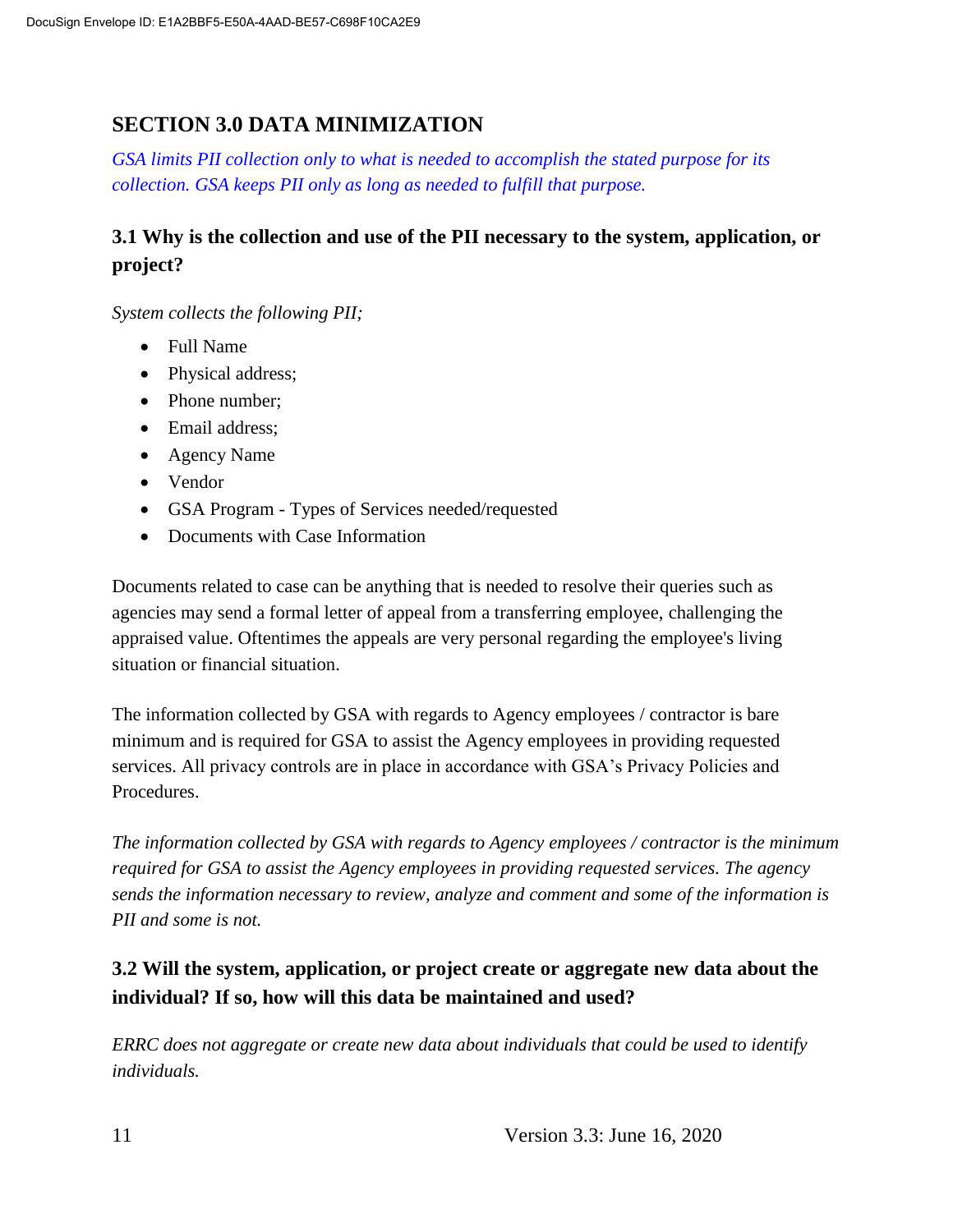#### **3.3 What protections exist to protect the consolidated data and prevent unauthorized access?**

*This control is implemented by the Salesforce Organization. Assigned authorizations for controlling access are enforced through Force.com, which is a part of Salesforce. Administration Setup Permission Sets & Public Groups.*

*1.) Practice least privilege permissions, where any user of the ERRC Salesforce app will have only the minimum privileges necessary to perform their particular job function.*

*2.) Assign a designated application owner. That application owner will:*

- receive auto-generated emails from the GSA Helpdesk (ServiceNow) to review and either *approve/reject or ask for additional clarification for any pending tickets regarding system modifications (including adding users to access the application);*
- *attend Security de-briefs, to review and then digitally sign updated security packages as appropriate and outlined by their respective Security team;*
- *work with release managers to determine appropriate date/timing of deployment and any communication or training surrounding those changes*

#### **3.4 Will the system monitor the public, GSA employees, or contractors?**

*No, the system does not monitor the public, employees or contractors. All logs of internal GSA associates who access the system are reviewed on a monthly basis per GSA policy.* 

#### **3.5 What kinds of report(s) can be produced on individuals?**

*Information relating to service requested from ERRC by Agency Employee / Contractor. The record can include documents provided by Agency Employee / Contractor.*

*Application activity logs can be produced when needed.* 

#### **3.6 Will the data included in any report(s) be de-identified? If so, what process(es) will be used to aggregate or de-identify the data?**

*ERRC does not use any reports to de-identify the data.*

#### **SECTION 4.0 LIMITS ON USING AND SHARING INFORMATION**

*GSA publishes a notice about how it plans to use and share any PII it collects. GSA only shares PII in ways that are compatible with the notice or as stated in the Privacy Act.*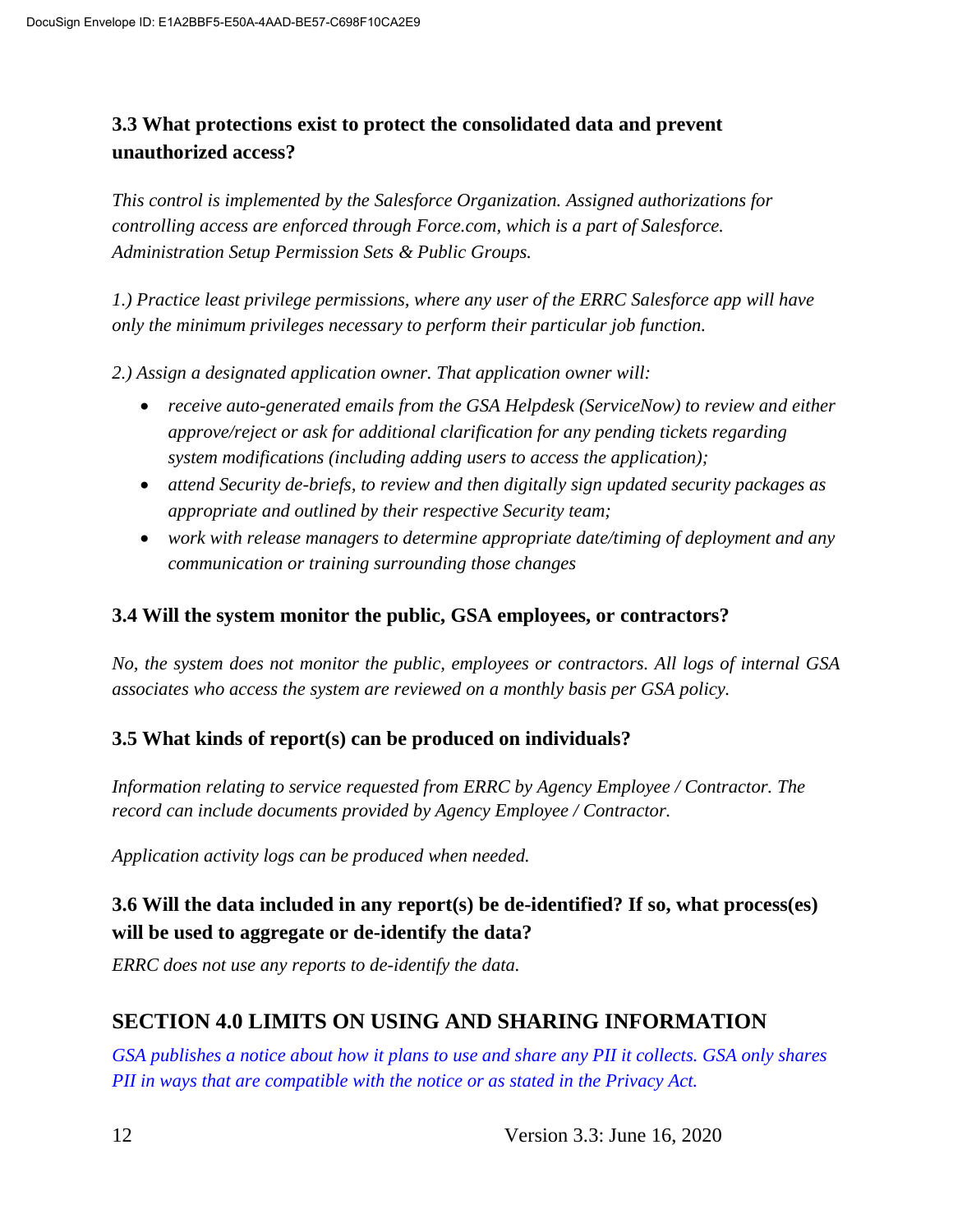#### **4.1 Is the information in the system, application, or project limited to only the information that is needed to carry out the purpose of the collection?**

*Any PII is submitted voluntarily by the requestor, and not at the request of GSA. Therefore, any PII collected is deemed relevant to the request, by the requestor.* 

**4.2 Will GSA share any of the information with other individuals, federal and/or state agencies, or private-sector organizations? If so, how will GSA share the information?**

*No. ERRC does not share agency or employee information with anyone outside of ERRC generally. However, it may be disclosed in accordance with SORN routine uses.* 

#### **4.3 Is the information collected directly from the individual or is it taken from another source? If so, what is the other source(s)?**

*Information is being directly provided by the individuals or indirectly provided by the agency that authorized to transfer the employee. It is the responsibility of the individual or agency to assure the data provided is correct.* 

**4.4 Will the system, application, or project interact with other systems, applications, or projects, either within or outside of GSA? If so, who and how? Is a formal agreement(s) in place?**

*No. The ERRC application has no internal or external connections to other systems.* 

## **SECTION 5.0 DATA QUALITY AND INTEGRITY**

*GSA makes reasonable efforts to ensure that all PII it maintains is accurate, relevant, timely, and complete.*

#### **5.1 How will the information collected, maintained, used, or disseminated be verified for accuracy and completeness?**

*The Program Manager and Application Owner are responsible for ensuring data is monitored for relevance and accuracy. In addition, the information is being directly provided by the individuals or indirectly provided by parties acting on behalf of the individual and whom the individual had contacted. It is the responsibility of the individual to assure the data provided is*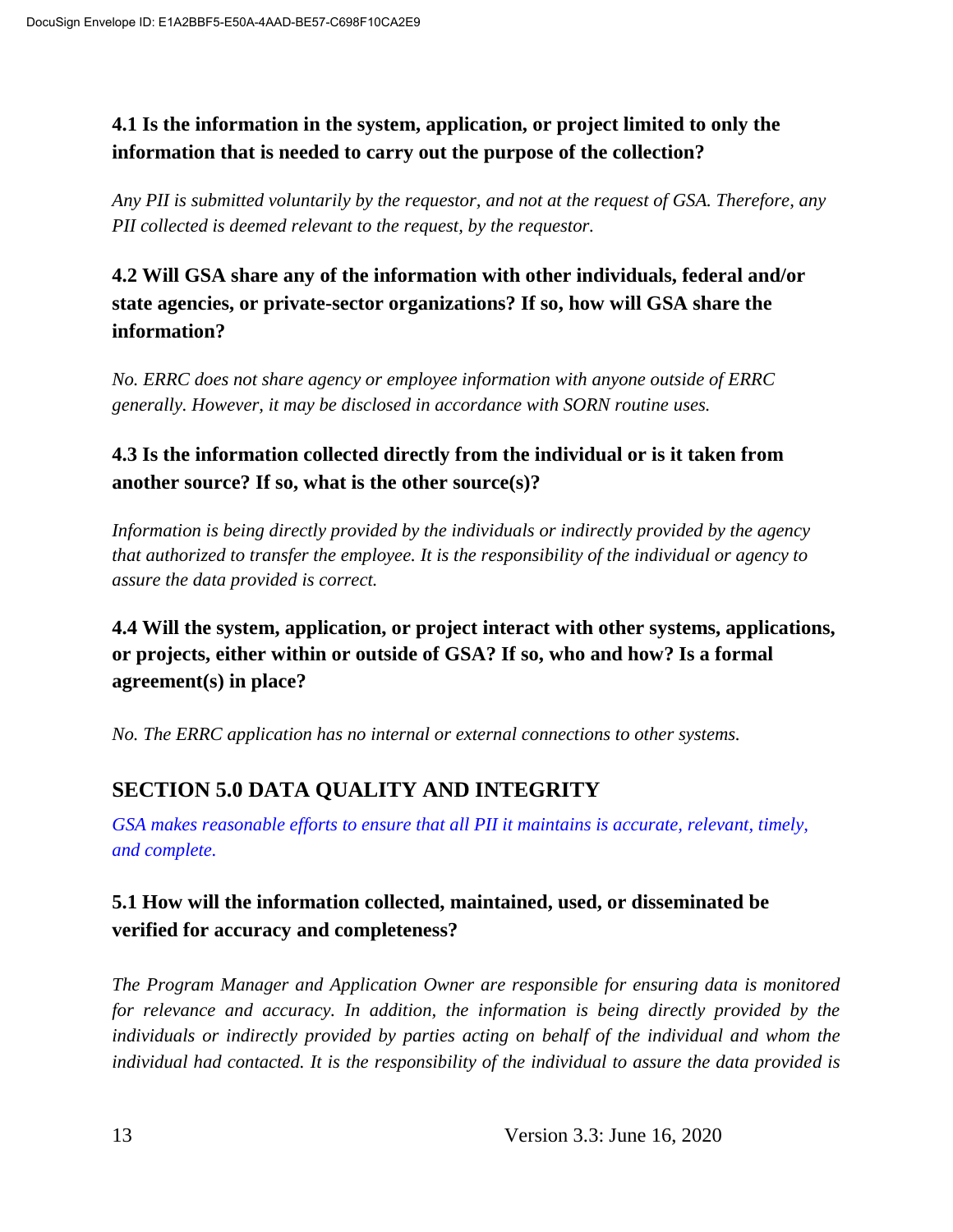*correct. Apart from that GSA can also request to the employee or transferring agency if additional information is needed to assist in their inquiry.* 

#### **SECTION 6.0 SECURITY**

*GSA protects PII from loss, unauthorized access or use, destruction, modification, or unintended or inappropriate disclosure.*

#### **6.1 Who or what will have access to the data in the system, application, or project? What is the authorization process to gain access?**

- *ERRC users who have a designated responsibility and have been granted access to the application.*
- *Salesforce administrative staff has access to the system and all Salesforce System Administrators are required to have a GSA Short Name Account (SNA). The SNA is used to grant administrative access to workstations, servers, or sensitive applications. Salesforce System Administrators need administrative access to Salesforce orgs and minor applications in order to provide support to Salesforce users and their associated permissions, groups and sharing rules. Additionally, they require administrative access in order to effectively perform Salesforce deployments and data loads. Salesforce System Administrators are required to*  login with a SNA token to keep their administrative duties separated from their *regular duties. System changes made by these users will be tracked by Created By & Modified By fields. Login activity to the ORG is reviewed by the ISSO, per GSA Policy, on a weekly basis. Additionally logs are downloaded and archived/reviewed on a monthly basis. Any unauthorized activity is reported to the Information System Security Manager (ISSM) and the GSA IT Service Desk upon discovery.*
- *All access is granted via a request made to the GSA IT Service desk (Service Now) which is then approved by the Salesforce minor application owner. Once approved, the user is then granted role-based access to the system by system administrators.*
- *This application is hosted in the Customer Engagement Org (CEO) of Salesforce. All GSA employees and contractors who require access to this application must have a Salesforce or Salesforce Platform license within CEO as well as one of the custom ERRC Permission Sets in order to have access to this application.*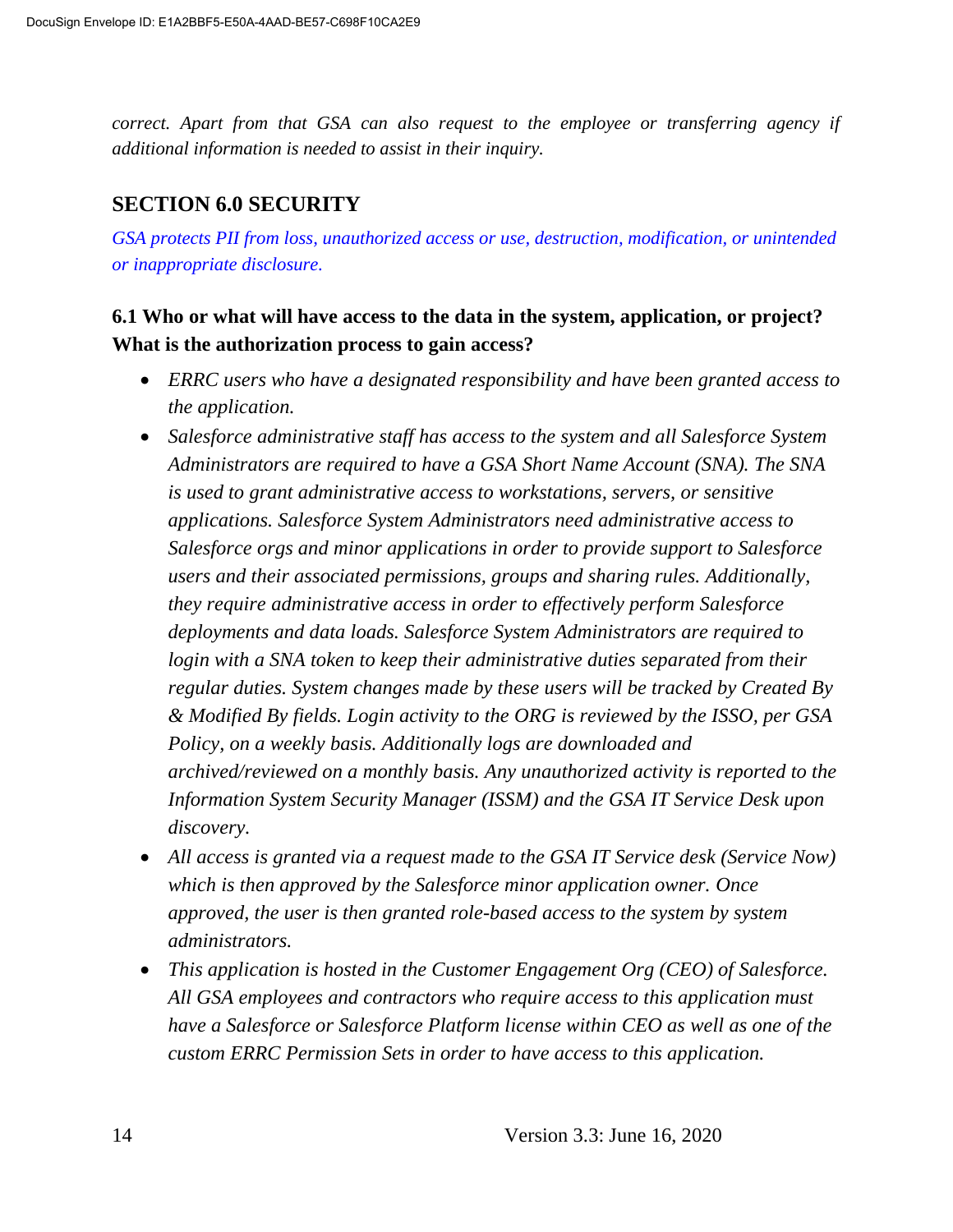- *Designated app owner has control over approving/denying user access requests (via ServiceNow).*
- *Practice least privilege permissions, where any user of the ERRC Salesforce app will have only the minimum privileges necessary to perform their particular job function.*
- *Salesforce system administrators operating within the Salesforce CEO org are required to have Tier 2S clearance to be granted their designated SNA account/credential. All System Administrators are required to access the system with provided SNA credentials. Designated by OPM, Tier 2S clearance is a moderate risk (formerly MBI Level 5B) required for Non-Sensitive Moderate Risk (Public Trust) positions.*
- *Using the aforementioned Profiles & Permissions the application allows users across GSA to set up primary controlled document records, and manage the collaboration, approval, and concurrence processes needed for the primary record. The application leverages a custom Salesforce.com data object to store information about the primary records, leverage Salesforce.com sharing settings and criteria-based sharing rules to control visibility and access to the primary records, and utilize a Visualforce user interface to allow users to add approvers and designate different approval types from one centralized approval step screen.*
- *There is permission (PS) set GSA ERRC - CRED for this application. This PS provides Create, Read. Edit and delete access to the users.*
- *Per GSA Salesforce Technical Guideline, profiles "GSA System Administrator" and "GSA System User" will receive access to all objects and fields at the profile level. These administrative profiles also will have modify all/view all access to all records in this application. This is an existing construct that will not be altered through this project.*

## **6.2 Has GSA completed a System Security Plan (SSP) for the information system(s) or application?**

*Yes, Salesforce is an element in the Enterprise Application Services (EAS) SSP with an ATO expiration date of 3/25/2023.* 

#### **6.3 How will the system or application be secured from a physical, technical, and managerial perspective?**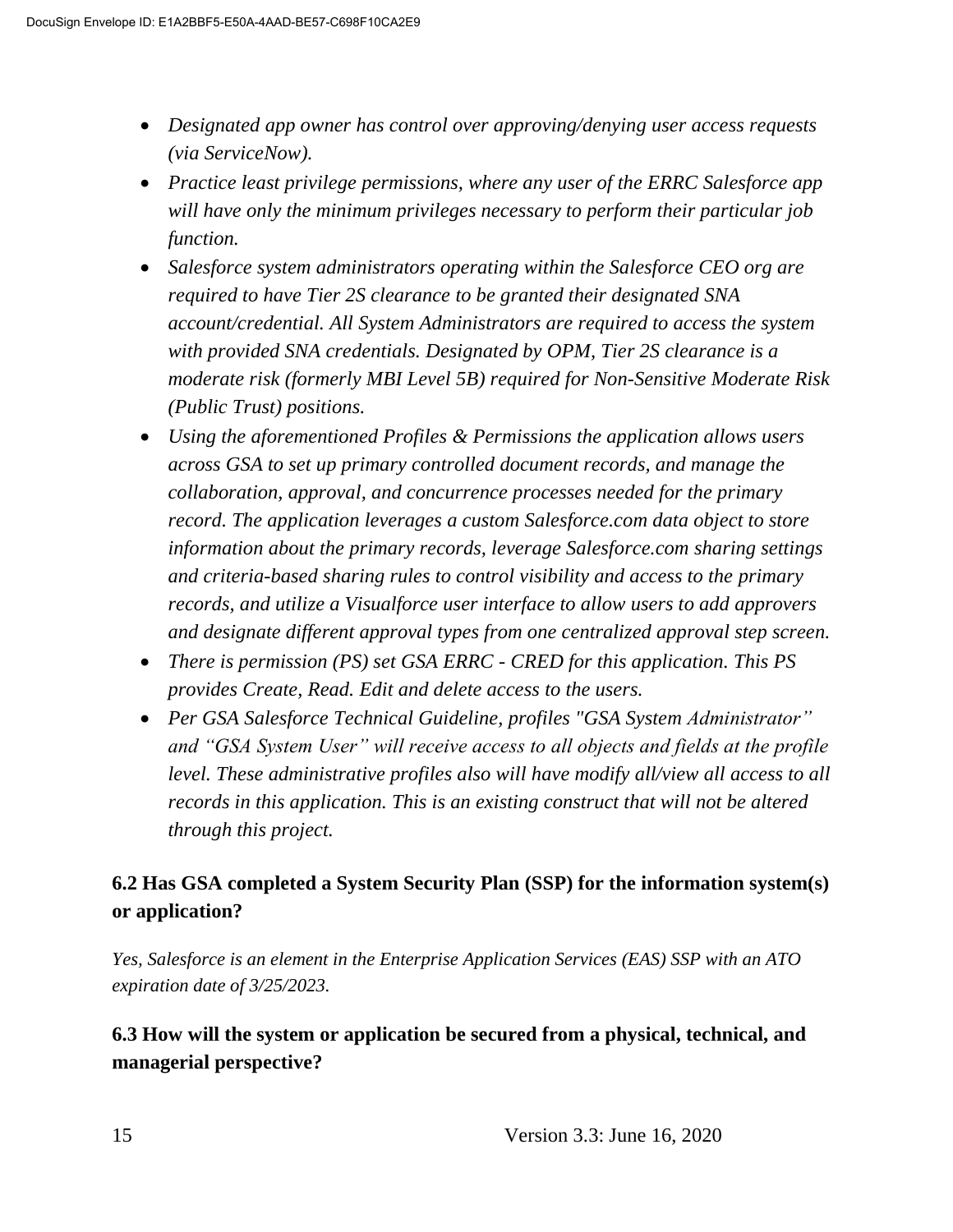*As Salesforce is a cloud-based product, the minor application is protected by a multitier security process. The cloud platform along with GSA's implementation of security controls provides a robust security profile. The data is protected by multiple access controls to the data, including login controls, profiles within the application and permission sets in the program. Program management has authority to grant access to the application at all application levels. All higher level system support staff is granted access based upon need to know/requirement based needs.* 

## **6.4 Are there mechanisms in place to identify and respond to suspected or confirmed security incidents and breaches of PII? If so, what are they?**

*Intrusion systems at the agency level provide a layer of security monitoring. Access to the GSA ORG unit is reviewed on a weekly basis, application permission sets are annually reviewed by the application owner.* 

## **SECTION 7.0 INDIVIDUAL PARTICIPATION**

*GSA provides individuals the ability to access their PII and to correct or amend it if it is inaccurate. If GSA exempts a system or program from access, amendment and other provisions of the Privacy Act, it notifies the public of that exemption.*

## **7.1 What opportunities do individuals have to consent or decline to provide information? Can they opt-in or opt-out? If there are no opportunities to consent, decline, opt in, or opt out, please explain.**

*GSA does not actively solicit any information from individuals. Any information submitted by individuals (personal or otherwise) is completely voluntary. Additionally an individual would not request information to be sent to them. Agency and individuals are sending information to ERRC.* 

#### **7.2 What procedures allow individuals to access their information?**

*Should an individual request access to their information, it can and would be provided, in accordance with GSA's Privacy Act Rules at 41 C.F.R. 105-64 et seq..* 

#### **7.3 Can individuals amend information about themselves? If so, how?**

*Individuals supply the original information. If information relevant to the inquiry is incorrect, it would be amended as part of the inquiry resolution.*